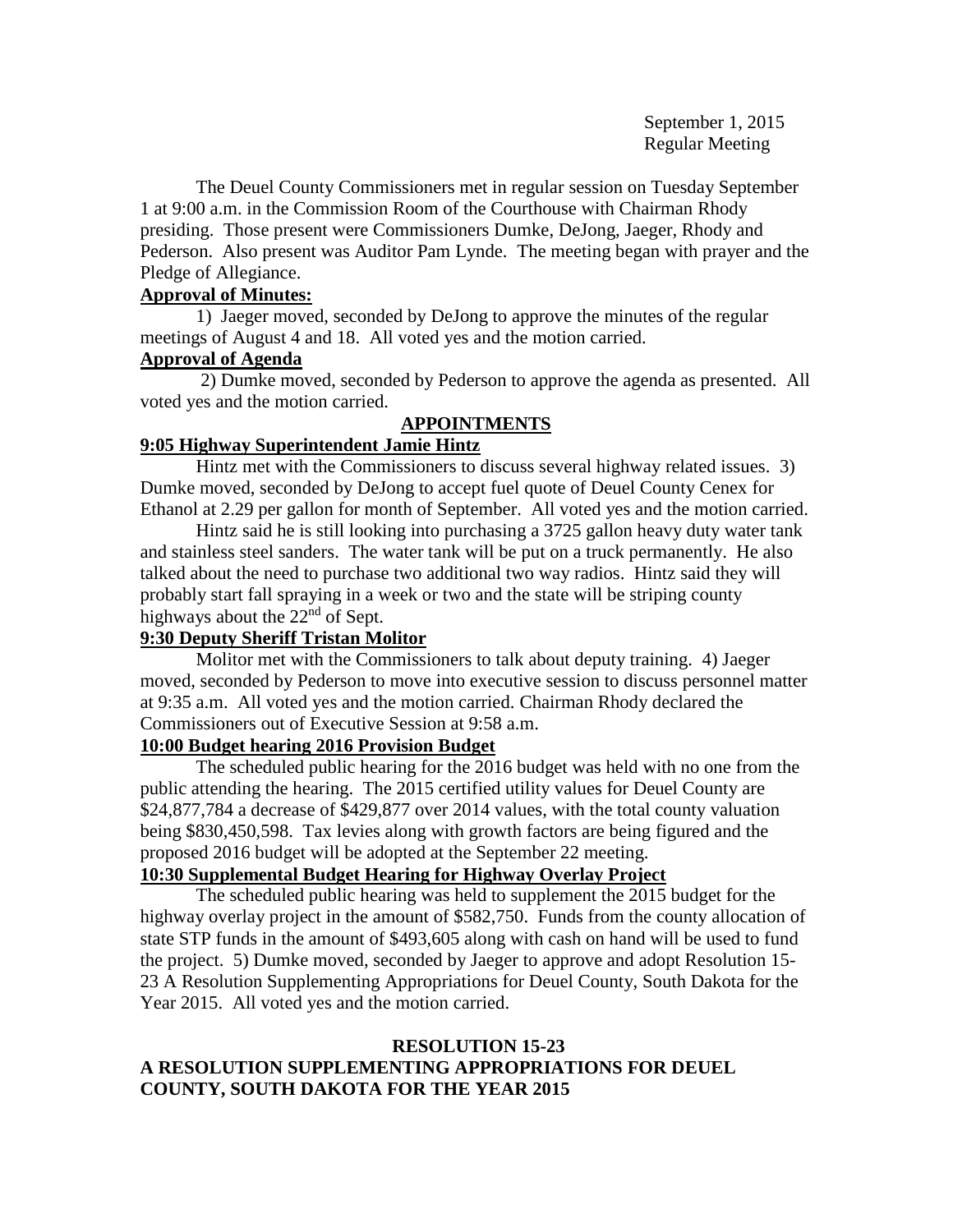# **BE IT RESOLVED BY THE DEUEL COUNTY COMMISSION, DEUEL COUNTY, SOUTH DAKOTA:**

Section 1. Whereas Budget Resolution No. 14-15 for Deuel County, South Dakota, for the fiscal year 2015 failed to provide sufficient revenue to enable Deuel County to conduct the indispensable functions of government in that it failed to provide sufficient funds to operate the Departments which it is necessary to maintain.

Section 2. There is appropriated for the fiscal year 2015 an additional amount as follows:

Supplementary Appropriation:

| 201-311-425.1 | <b>Overlay Project</b> | \$582,750 |
|---------------|------------------------|-----------|

Means of Finance:

201-000-101 Road & Bridge Fund Cash \$582,750 Section 3. This Resolution is declared to be for the support of County Government and its existing public institutions and shall be in full force and effect from and after its passage and publication.

Dated this 1st day of September, 2015.

 Steven Rhody, Chairman ATTEST: Deuel County Commission

Pam L. Lynde, Auditor\

## **10:45 4-H Advisor Davita Atyeo-Update of Events**

Atyeo met with the Commissioners and gave them an update of the 4-H activities that have been held and are coming up. She said they will attend the State fair Sept. 2nd through  $7<sup>th</sup>$ . She also said they have received an NRA Foundation grant in the amount of \$4000 and have received eight bows, arrows, earplugs and shells for the Shooting Sports program through the grant. Atyeo also said she held a pressure canning workshop and had 7 persons attended. Atyeo will be attending the fall conference Sept. 28- Oct. 1 in Brookings.

## **11:00 Director of Equalization Donna Rhody**

Rhody met with the Commissioners to talk about Vanguard software and Ultra software and a meeting she had with both. Vanguard Appraisals will do a parcel data create from existing Ultra program for an estimated cost of \$2950.00 based on 5500 parcels. She said the county would also need to purchase a SD PC import license for a cost of \$1750 which would take update of addresses from Ultra software and input into Vanguard. First year service fee would be \$600 from Vanguard with service renewal being \$600 per year for an additional four years. 6) Jaeger moved, seconded by Pederson to pay \$2950 (estimate) to Vanguard Appraisals for parcel creation and SD PC import license of \$1750 and first year fee of \$600. All voted yes and the motion carried.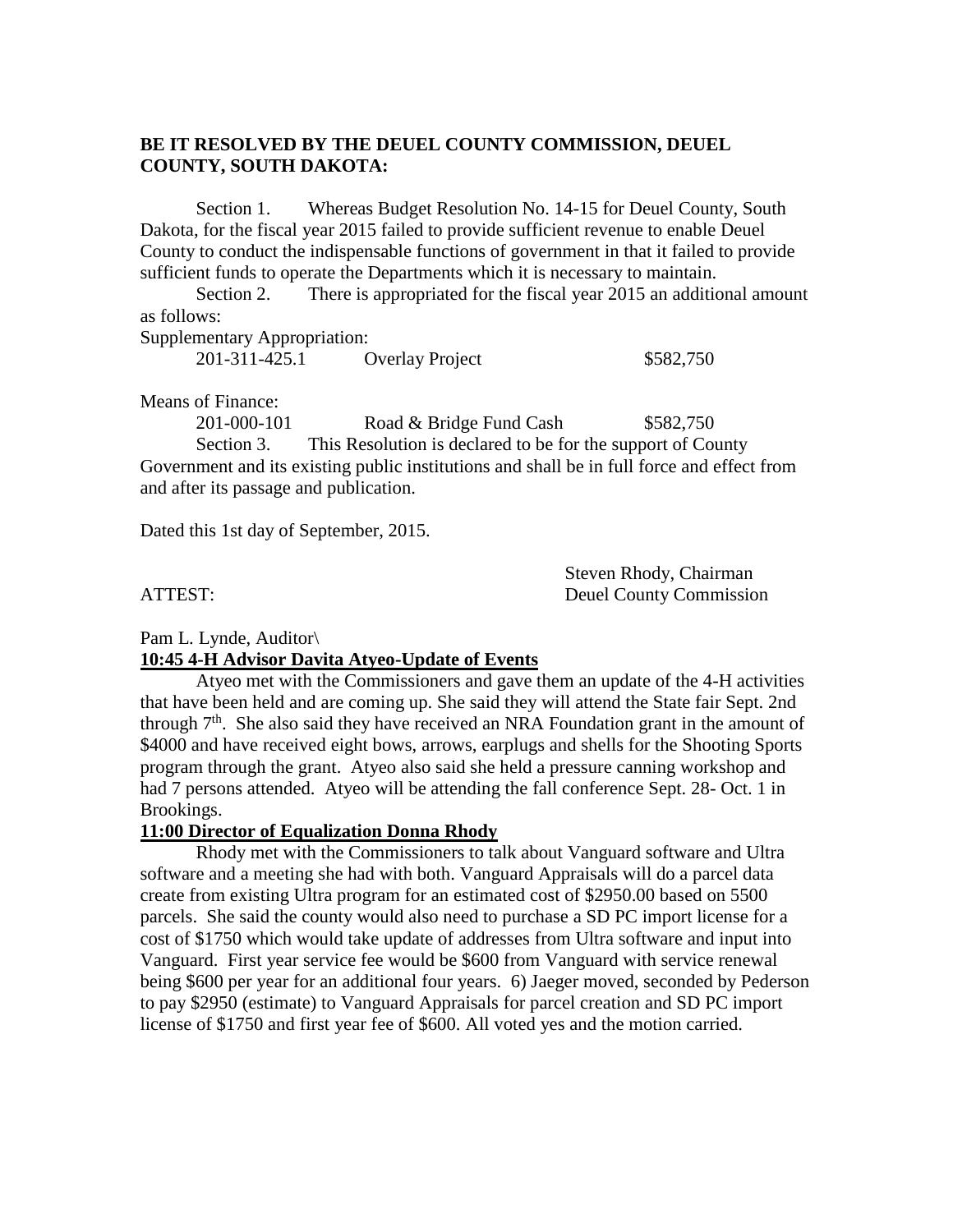### **11:15 Scott Ruby-Maintenance/Personnel**

Ruby met with the Commissioners to discuss job duties of maintenance department. 7) DeJong moved, seconded by Pederson to move into Executive Session to discuss personnel issue. All voted yes and motion carried. Chairman Rhody declared the Commissioners out of executive session at 12:05 p.m.

8) Dumke moved, seconded by Pederson to hire Jennifer VonEye in Auditor's Office Deputy 2 at 12.00 per hour beginning Sept. 21. All voted yes and the motion carried.

## **NEW BUSINESS**

#### **Approve Cash Balance Sheet**

9) Dumke moved, seconded by DeJong to approve the cash balance sheet for the month of August. All voted yes and the motion carried.

# **DEUEL COUNTY AUDITOR'S ACCOUNT WITH TREASURER**

| <b>END OF MONTH CASH BALANCE</b>         |           |                                             | <b>August-2015</b> |                  |
|------------------------------------------|-----------|---------------------------------------------|--------------------|------------------|
| <b>CASH TOTAL</b>                        |           |                                             | \$                 | 1,548.96         |
| <b>CHECKS TOTAL</b>                      |           |                                             | \$                 | 24, 267. 46      |
| <b>CASH ITEM</b>                         |           |                                             | \$                 | $\boldsymbol{0}$ |
| <b>CASH CHANGE SHERIFF</b>               |           |                                             | \$                 | 50.00            |
| TOTAL CASH ASSETS ON HAND                |           | \$                                          | 25,866.42          |                  |
| <b>CHECKING ACCOUNT BALANCE</b>          |           | \$.                                         | 167,582.78         |                  |
| MM DNB NATIONAL BANK                     |           | \$                                          | 4,053.56           |                  |
| PREMIUM MM FIRST BANK & TRUST OF TORONTO |           |                                             | \$3,794,490.86     |                  |
|                                          |           |                                             | \$                 |                  |
| <b>CREDIT</b><br><b>CARDS</b>            |           |                                             | \$                 | 644.00           |
| CD'S                                     | \$250,000 | <b>DNB</b><br><b>FIRST BANK &amp; TRUST</b> | \$                 | 250,000.00       |
| <b>REVOLVING LOAN</b>                    |           |                                             | \$                 | 79,531.52        |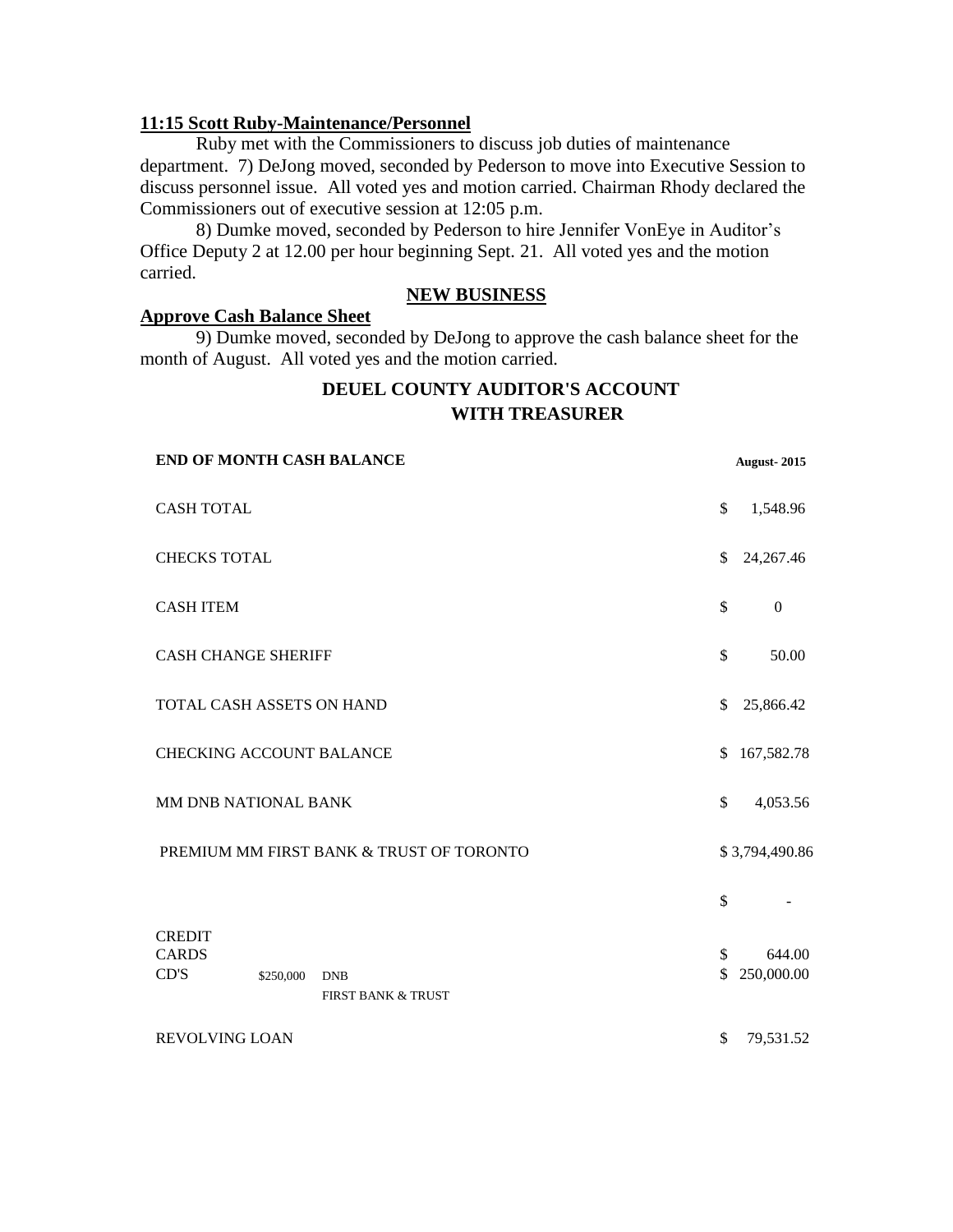#### **GRAND TOTAL CASH ASSETS \$ 4,322,169.14**

| <b>GL CASH BALANCE BY FUNDS:</b>                  |                |
|---------------------------------------------------|----------------|
| <b>GENERAL</b>                                    | \$1,509,622.72 |
| <b>SP REVENUE FUNDS</b>                           | \$2,546,893.23 |
| <b>TRUST &amp; AGENCY FUNDS</b><br>SS.            | 265,653.19     |
| townships<br>Cities<br>\$45,087.11<br>\$18,319.96 |                |
| schools<br>\$32,744.70 rural fire<br>\$361.38     |                |

#### **TOTAL GENERAL LEDGER CASH \$ 4,322,169.14**

#### **Contract with Watertown Police Dept., Surplus Printer**

 10) Dumke moved, seconded by DeJong to approve and sign contract for Server Access in conjunction with the Northeast South Dakota Rural Information Exchange Model (RIEM) Program administered by the Watertown Police Department and pay fee of \$500. All voted yes and the motion carried.

 11) Jaeger moved, seconded by Rhody to surplus DOE Office HP3005 Printer no value. All voted yes and the motion carried.

#### **APPROVAL OF WARRANTS**:

 12) Pederson moved, seconded by DeJong to approve all warrants as presented and those paid early to avoid service charge. All voted yes and the motion carried. A&B Business Solutions 68.50 Supplies, A-Ox Welding Supply 33.90 Repairs, Access Elevator & Lifts Inc 328.78 Repairs, Bjerke Sanitation 218.00 Utilities, Brookings Deuel Rural Water 55.40 Utilities, Clear Lake Building Center 16.50 Supplies, Clear Lake Courier 932.38 Publications, Claritus 79.38 Postage Supplies, Codington County Auditor 2100.00 Prisoner Care, Cowboy Country Stores 68.14 Gas, Crooks Collision 575.00 Repairs, Crooks Collision 4645.83 Repairs to 2009 Chevy Pickup, Dakota Portable Toilets, 225.00 Rental, Deuel County Cenex 20514.95 Repairs/Fuel, Deuel County Motor Supply 1065.02 Supplies/Repairs, Deuel County Pharmacy 13.82 Supplies, Diamond Mowers Inc 318.34 Repairs, Dust-Tex 124.46 Mat Rental, FedExx 7.54 Supplies, Flint Hills Resources 14589.26 Road Oil, Fox & Youngberg, Pc 209.82 CAA Fees, Gate City General 35.93 Supplies/EM Training, Consolidated Ready Mix 5963.14 Rock, GCR Tires & Service 1300.70 Repairs, H-D Electric 121.15 Repairs, H-D Electric Coop 233.00 Utilities, Holy Name Boy Scouts Troop 209 195.00 Supplies, Human Service Agency 20.00 Prof Serv, ICAP 1461.00 Comm Svc Worker, IGrow 60.00 Supplies, ITC 170.78 Phone/Internet, Lifescape 120.00 Client Support, Mac's Inc 77.96 Supplies, Maynard's 224.40 Supplies, McLeod's 26.88 Election Supplies, National 4H Council Supply 211.50 Supplies, Nelson Law Office 387.00 CAA Fees, Northwestern Energy 153.13 Utilities, Office Peeps Inc 1086.46 Supplies, Ottertail Power 77.94 Utilities, ProLine, Inc 330.96 Repairs, Ron's Saw Shop 127.83 Repairs/Supplies, Scott Ruby 500.00 Ins Deductible 2015, Running's Supply 130.38 Repairs/Supplies, Sanford Health Plan 35.00 Flex Fees, Sanford Clinic 2624.50 Health Nurse Contract, Sanford Health 134.00 Prof Serv, SD DOT 1475.90 Fuel, Sturdevant's Auto Parts 34.48 Repairs/Supplies, Subsurface, Inc 4140.00 Supplies, Thomson Reuters - West 292.50 Law Books, Twin Valley Tire 616.76 Tires, Ultra Bright Lightz 322.96 Sheriff Vehicle Lights, Verizon Wireless 336.05 Cell Phone, WatchGuard Video 2828.00 Body Cameras/Charger, Watertown Ford Chrysler 21.47 Repairs, Wheelco Truck & Trailer 63.34 Repairs/Supplies, DC Treasurer 5.00 Mailing Fee for Lic. Plates, DC